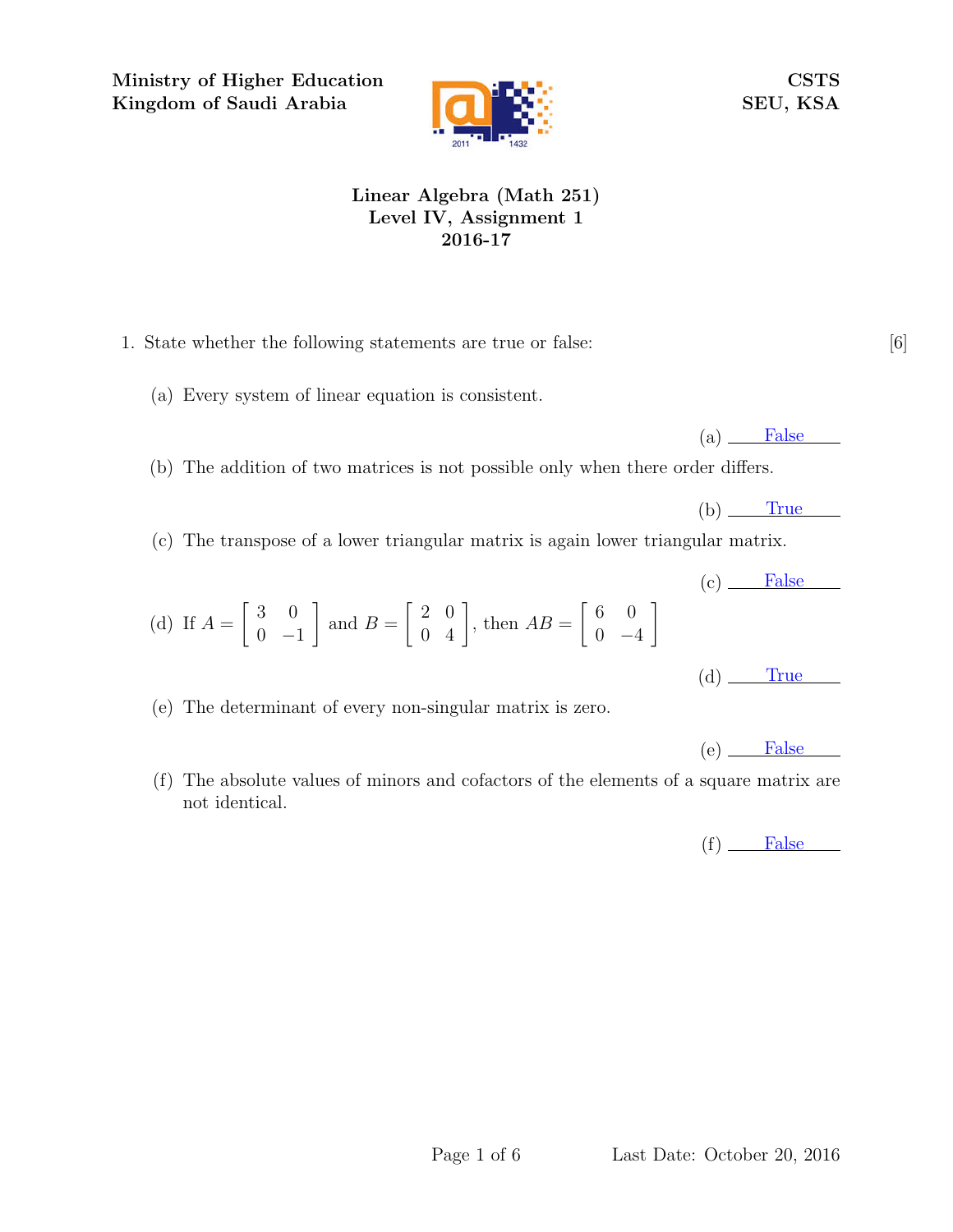2. Select one of the alternatives from the following questions as your answer. [6]

(a) The matrix equation  $AX = B$ , where  $A =$  $\begin{bmatrix} 2 & -1 \end{bmatrix}$  $3 -2$ 1  $, X =$  $\lceil x \rceil$  $\hat{y}$ 1 and  $B =$  $\begin{bmatrix} 0 \end{bmatrix}$ 1 1 corresponds to the system of linear equation A.

$$
2x + 3y = 0
$$
  

$$
-x - 2y = 1
$$

B.



C.

 $2x - 2y = 0$  $3x - y = 1$ 

D.

$$
2x - y = 0
$$

$$
3x - 2y = 1
$$

- (b) If If A, B and C are matrices of orders  $3 \times 4$ ,  $4 \times 5$  and  $5 \times 2$  respectively; then the order of the matrix  $(A.B).C$  is
- A.  $3 \times 5$ B.  $3 \times 4$ C.  $3 \times 2$ D. product is not possible. (c) If  $A =$  $\begin{bmatrix} 2 & 2 \\ 5 & 6 \end{bmatrix}$ , then  $A^{-1}$  is A.  $\frac{1}{2}$  $\left[\begin{array}{cc} 6 & -5 \\ -2 & 2 \end{array}\right]$  $B. \frac{1}{2}$  $\begin{bmatrix} 6 & 2 \end{bmatrix}$  $-5$   $-2$ 1  $C. \begin{bmatrix} 3 & -1 \\ 5 & 1 \end{bmatrix}$  $-\frac{5}{2}$  $\frac{5}{2}$  1 1 D. inverse does not exists.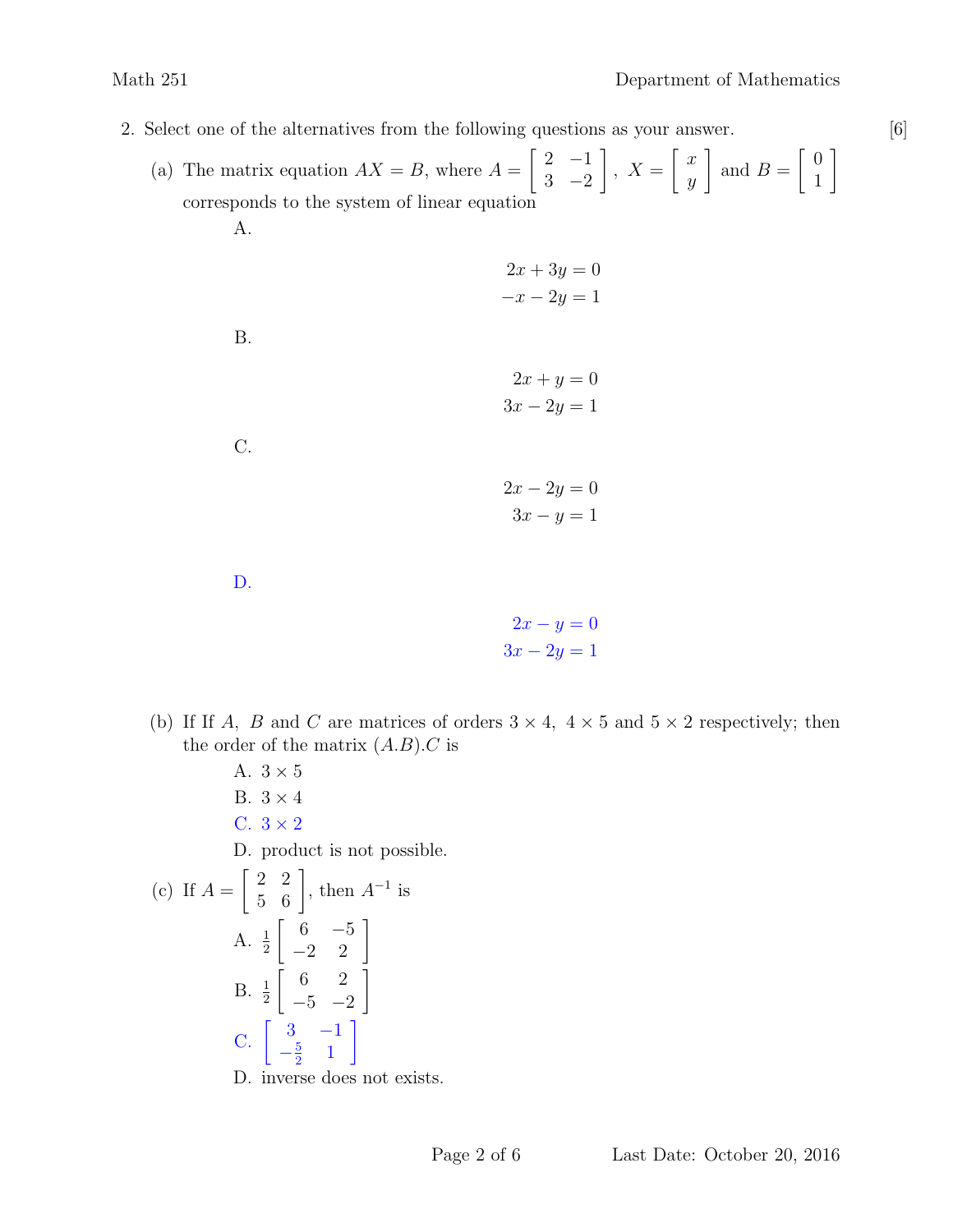- (d) The inverse of a upper triangular matrix is
	- A. upper triangular
	- B. lower triangular
	- C. does not exists
	- D. any matrix

(e) If  $A =$  $\sqrt{ }$  $\vert$ 3 1 4 2 1 2  $3 -1 -1$ 1 then the value of cofactor corresponding to the entry  $a_{32}$  is A. -2 B. 2 C. 14 D. -14

- (f) If A is a square matrix of order 3 with  $\det(A) = 4$ , then  $\det(2A)$  is
	- A. 32 B. 16
	- C. 8
	- D. 4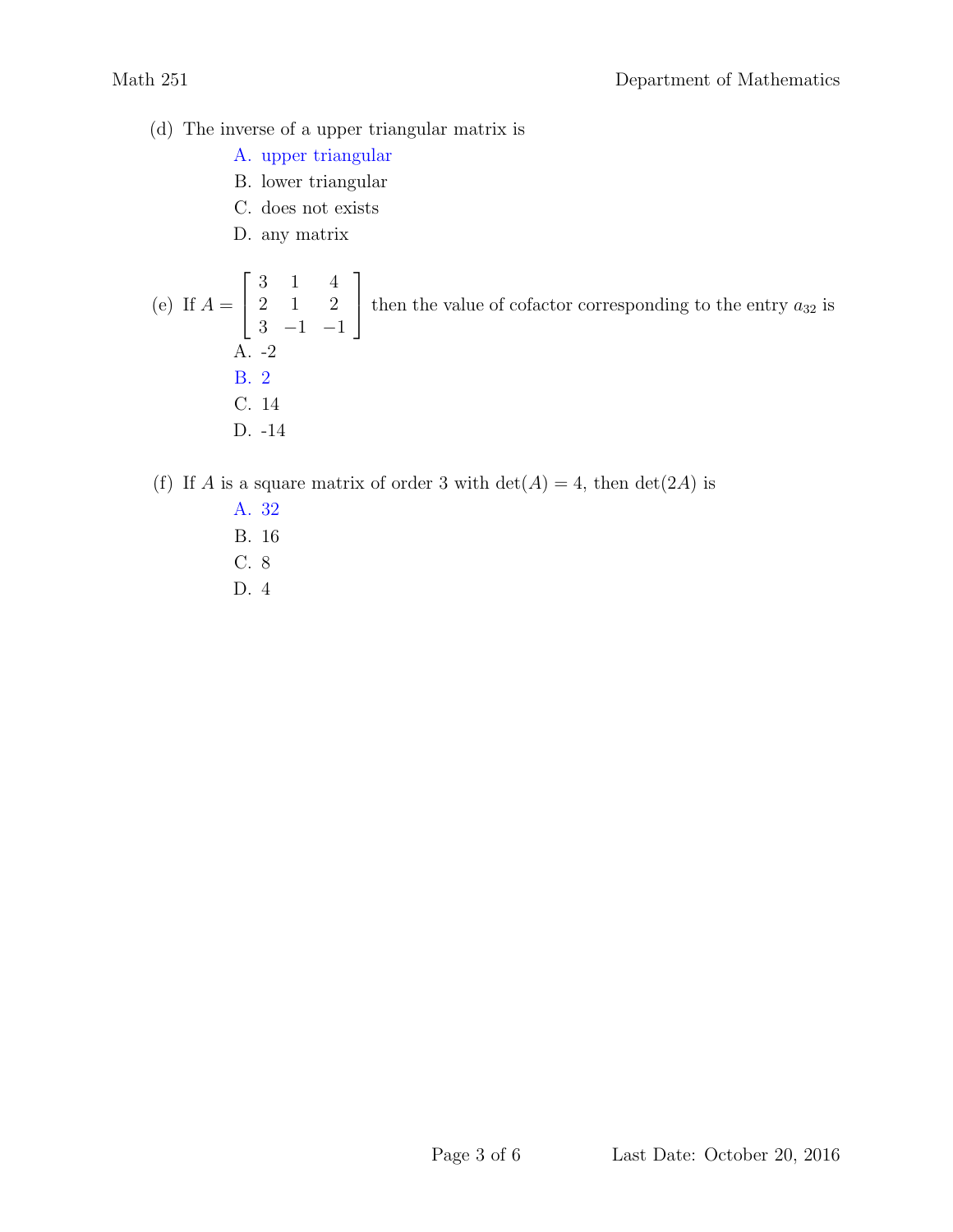3. Solve the following system of linear equations by Gaussian-elimination method [4]

$$
x + 2y - 3z = 1
$$

$$
2x + 5y - 8z = 4
$$

$$
3x + 8y - 13z = 7
$$

Solution: The augmented matrix for the given system is

$$
\left[\begin{array}{rrr} 1 & 2 & -3 & 1 \\ 2 & 5 & -8 & 4 \\ 3 & 8 & -13 & 7 \end{array}\right]
$$

Adding -2 times the first row to the second and -3 times the first row to the third gives

|  | $1 \t2$ | $-3$             | $\overline{1}$ |
|--|---------|------------------|----------------|
|  |         | $0 \t1 \t-2 \t2$ |                |
|  |         | $0 \t2 \t-4$     | $\overline{4}$ |

Adding -2 times second row to third row gives

$$
\left[\begin{array}{rrrr} 1 & 2 & -3 & 1 \\ 0 & 1 & -2 & 2 \\ 0 & 0 & 0 & 0 \end{array}\right]
$$

The corresponding system of equation is

$$
x + 2y - 3z = 1
$$

$$
y - 2z = 2
$$

Here we have more equations than unknown variables, so we have infinite number of solutions. Here z is free variable, so choose  $z = 1$  and use back substitution, we get

$$
x = -4
$$
,  $y = 4$ ,  $z = 1$ .

4. If 
$$
A = \begin{bmatrix} 2 & 3 & 4 \\ -1 & 0 & 1 \\ 3 & 1 & 7 \end{bmatrix}
$$
 and  $B = \begin{bmatrix} 1 & 2 & -3 \\ 0 & 1 & -2 \\ 3 & 8 & -13 \end{bmatrix}$ , then find [2]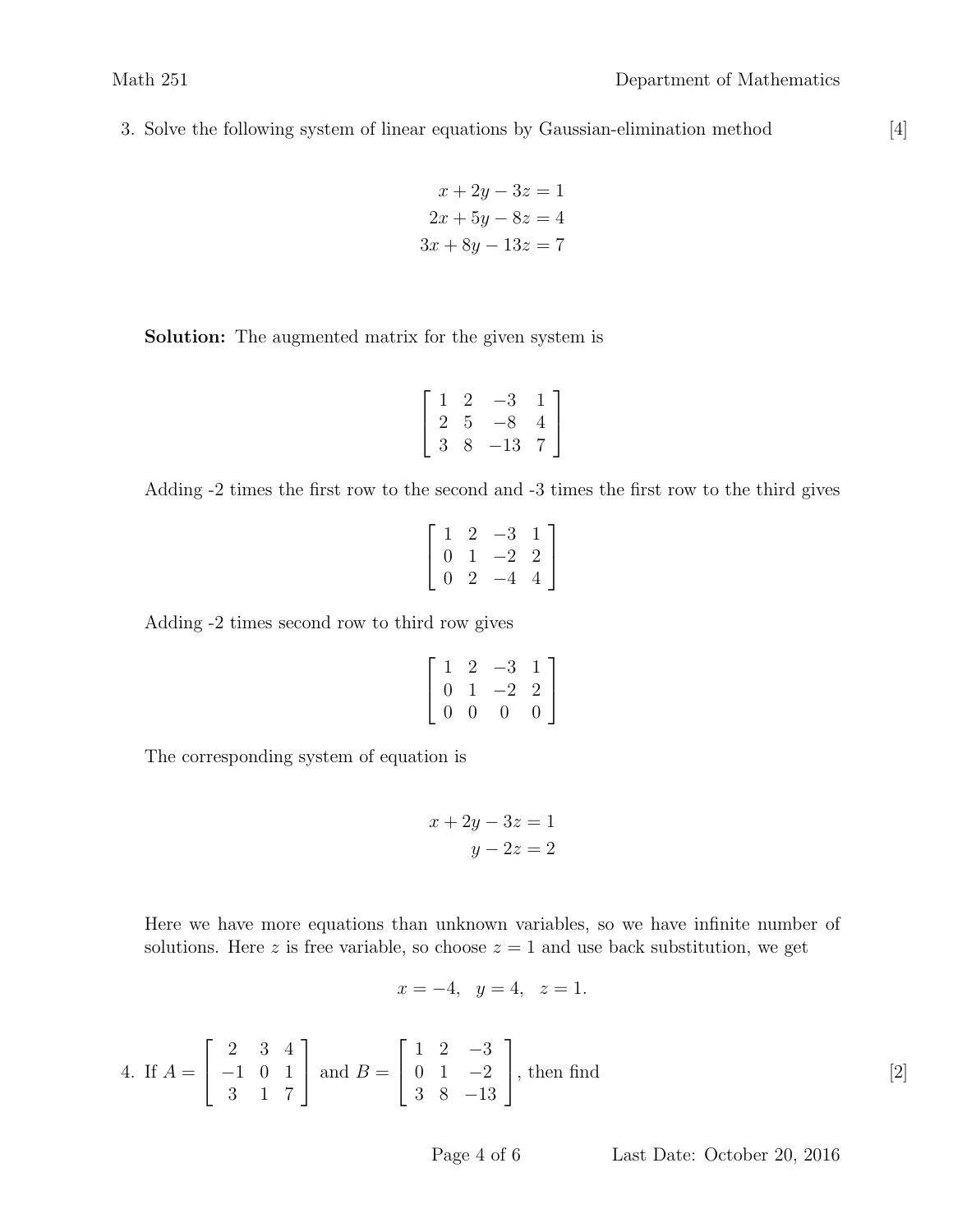- (a)  $A + B$  and  $A B$ .
- (b) trace of A and B.

Solution:

(a) 
$$
A+B = \begin{bmatrix} 3 & 5 & 1 \\ -1 & 1 & -1 \\ 6 & 9 & -6 \end{bmatrix}
$$
.  $A-B = \begin{bmatrix} 1 & 1 & 7 \\ -1 & -1 & 3 \\ 0 & -7 & 20 \end{bmatrix}$ .

(b) We know that Trace of a square matrix is sum of main diagonal elements. Therefore Trace of the matrix  $A=9$  and trace of the matrix  $B = -11$ .

5. Verify the property of matrices  $(AB)^T = B^T A^T$  for  $A = \begin{bmatrix} 2 & 3 \ 4 & 5 \end{bmatrix}$   $B = \begin{bmatrix} 3 & 1 \ 6 & 2 \end{bmatrix}$ . [3]  $\left[\begin{array}{cc} 2 & 3 \\ 4 & 5 \end{array}\right]$   $B=$  $\left[\begin{array}{cc} 3 & 1 \\ 6 & 2 \end{array}\right].$ 

Solution: By the definition of transpose of a matrix, we have

$$
AT = \begin{bmatrix} 2 & 4 \\ 3 & 5 \end{bmatrix}, \qquad BT = \begin{bmatrix} 3 & 6 \\ 1 & 2 \end{bmatrix}
$$

$$
BTAT = \begin{bmatrix} 24 & 42 \\ 8 & 14 \end{bmatrix}
$$

$$
AB = \begin{bmatrix} 24 & 8 \\ 42 & 14 \end{bmatrix}
$$

$$
(AB)T = \begin{bmatrix} 24 & 42 \\ 8 & 14 \end{bmatrix}
$$

$$
(AB)T = BTAT
$$

6. Suppose matrix  $A = \begin{bmatrix} 4 & x+2 \ 2x-3 & x+1 \end{bmatrix}$  is symmetric, then find x and A. [3]

**Solution:** Since matrix A is symmetric, so  $A = A^T$ , therefore

 $\therefore$ 

$$
\left[\begin{array}{cc} 4 & x+2 \\ 2x-3 & x+1 \end{array}\right] = \left[\begin{array}{cc} 4 & 2x-3 \\ x+2 & x+1 \end{array}\right]
$$

Since two matrices are equal only when there corresponding components are equal, so we have  $x + 2 = 2x - 3$  which yields  $x = 5$ . Therefore matrix A will be  $A =$  $\left[\begin{array}{cc} 4 & 7 \\ 7 & 6 \end{array}\right].$ 

7. Find the determinant of the matrix  $A = \begin{bmatrix} 5 & 1 & -2 \end{bmatrix}$  by cofactor expansion along [3]  $\sqrt{ }$  $\overline{1}$ −2 7 6  $5 \quad 1 \quad -2$ 3 8 4 1 by cofactor expansion along the second column of A.